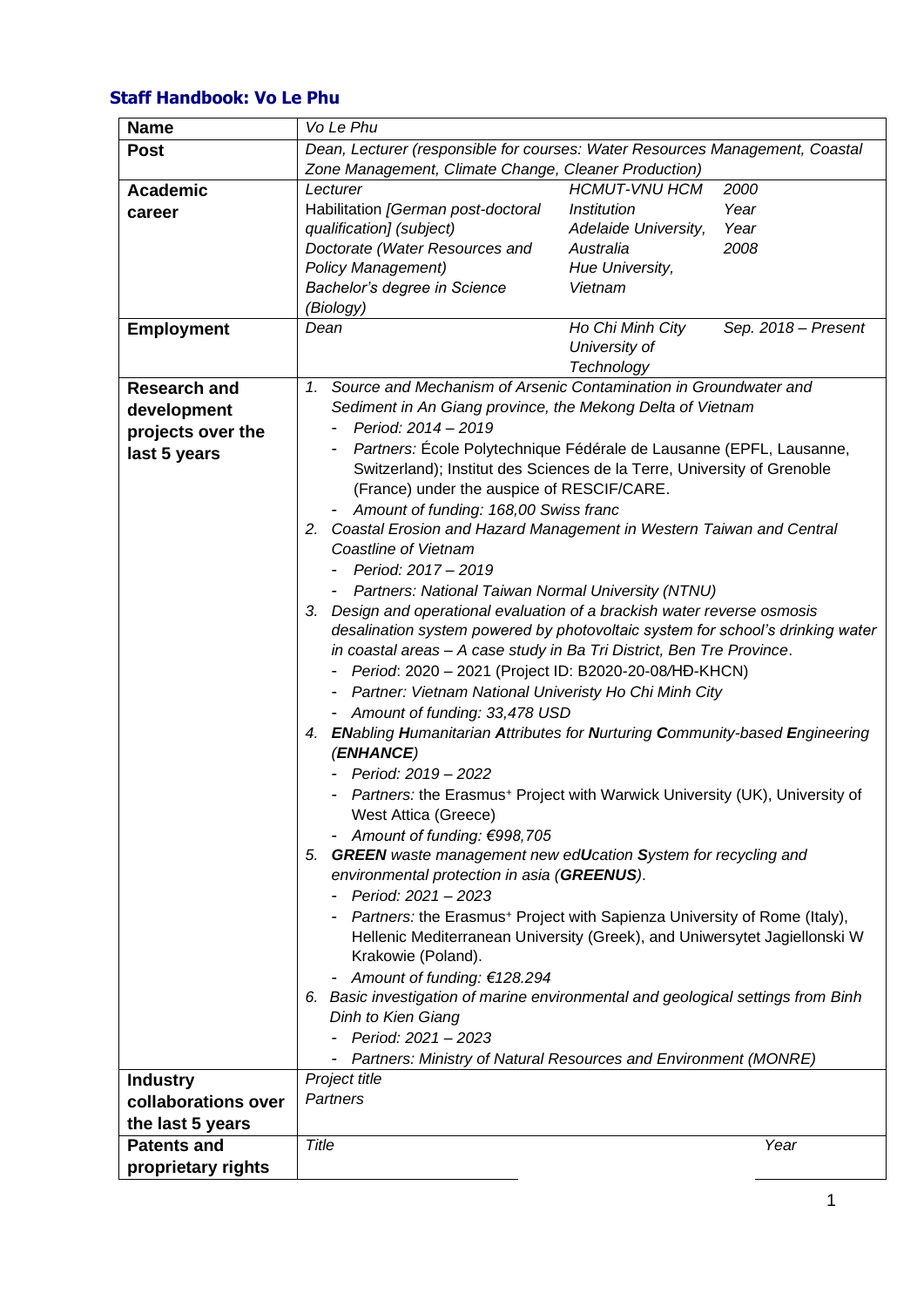| Important         | Selected recent publications from a total of 93 peer-reviewed papers:                                                                                   |  |  |
|-------------------|---------------------------------------------------------------------------------------------------------------------------------------------------------|--|--|
| publications over | 1. Dang An Tran, Maki Tsujimura, Nam Thang Ha, Van Tam Nguyen, Doan Van                                                                                 |  |  |
| the last 5 years  | Binh, Thanh Duc Dang, Quang-Van Doan, Dieu Tien Bui, Trieu Anh Ngoc, Le                                                                                 |  |  |
|                   | Vo Phu, Pham Thi Bich Thuc, Tien Dat Pham (2021). Evaluating the predictive                                                                             |  |  |
|                   | power of different machine learning algorithms for groundwater salinity                                                                                 |  |  |
|                   | prediction of multi-layer coastal aquifers in the Mekong Delta, Vietnam.                                                                                |  |  |
|                   | Ecological Indicators, 127(2021), 107790,                                                                                                               |  |  |
|                   | https://doi.org/10.1016/j.ecolind.2021.107790                                                                                                           |  |  |
|                   | 2. Pham Hung, Trung Van Le, Phu Le Vo, Hung Cong Duong and Md. Mostafizur                                                                               |  |  |
|                   | Rahman (2021). Vulnerability assessment of water resources using GIS,                                                                                   |  |  |
|                   | remote sensing and SWAT model - a case study: the upper part of Dong Nai                                                                                |  |  |
|                   | river basin, Vietnam. International Journal of River Basin Management, DOI:                                                                             |  |  |
|                   | 10.1080/15715124.2021.1901729                                                                                                                           |  |  |
|                   | 3. Lin, T.Y., Van Onselen, V.M., Vo, L.P. (2021). Coastal erosion in Vietnam:                                                                           |  |  |
|                   | Case studies and implication for integrated coastal zone management in the                                                                              |  |  |
|                   | Vietnamese south-central coastline. IOP Conf. Ser.: Earth Environ. Sci.,                                                                                |  |  |
|                   | 652(2021), doi:10.1088/1755-1315/652/1/012009.                                                                                                          |  |  |
|                   | 4. Nguyen, A.H., Nguyen, M.P.L., Pham, N.T.T., Tat, V.M.H., Luu, L.K., Vo, P.L.                                                                         |  |  |
|                   | (2021). Health risk assessment of groundwater consumption for drinking and                                                                              |  |  |
|                   | domestic purposes in Xuyen Moc District, Ba Ria - Vung Tau Province,                                                                                    |  |  |
|                   | Vietnam. IOP Conf. Ser.: Earth Environ. Sci., 652(2021), doi:10.1088/1755-                                                                              |  |  |
|                   | 1315/652/1/012018.                                                                                                                                      |  |  |
|                   | 5. Quang-Khai Ha, Phu Le Vo, Chu-Nam Phan, Van-Hung Pham, Viet-Ky Nguyen                                                                                |  |  |
|                   | (2021). Identification of freshwater - saltwater interface in coastal areas using                                                                       |  |  |
|                   | combination of geophysical and geochemical methods: A case study in Mekong                                                                              |  |  |
|                   | Delta, Vietnam. IOP Conf. Ser.: Earth Environ. Sci., 652(2021),                                                                                         |  |  |
|                   | doi:10.1088/1755-1315/652/1/012006.                                                                                                                     |  |  |
|                   | 6. Nguyen, A.H., Pham, N.T.T., Tat, V.M.H., Truong, H.T., Vo, P.L. (2021).                                                                              |  |  |
|                   | Application of Entropy weight in groundwater quality index (EWQI) and GIS for                                                                           |  |  |
|                   | groundwater quality zoning in the Southeastern Coastal region, Vietnam. IOP                                                                             |  |  |
|                   | Conf. Ser.: Earth Environ. Sci., 652(2021), doi:10.1088/1755-                                                                                           |  |  |
|                   | 1315/652/1/012005.                                                                                                                                      |  |  |
|                   | 7. Vo Nguyen Xuan Que, Doan Van Tuan, Nguyen Nhat Huy, Vo Le Phu (2021).                                                                                |  |  |
|                   | Design and performance of small-scale reverse osmosis desalination for<br>brackish water powered by photovoltaic units: a review. IOP Conf. Ser.: Earth |  |  |
|                   | Environ. Sci., 652(2021), doi:10.1088/1755-1315/652/1/012024.                                                                                           |  |  |
|                   | 8. Tran Dang An, Maki Tsujimura, Vo Le Phu, Van Tam Nguyen, Dwight                                                                                      |  |  |
|                   | Kambuku, Thanh Duc Dang (2020). Hydrogeochemical Characteristics of a                                                                                   |  |  |
|                   | Multi-layered Coastal Aquifer System in the Mekong Delta, Vietnam.                                                                                      |  |  |
|                   | Environmental Geochemistry and Health, 42: 661 - 680,                                                                                                   |  |  |
|                   | https://doi.org/10.1007/s10653-019-00400-9.                                                                                                             |  |  |
|                   | 9. Maria P. Asta, Yuheng Wang, Manon Frutschi, Karen Viacava, Luca Loreggian,                                                                           |  |  |
|                   | Pierre Le Pape, Phu Le Vo, Ana Maria Fernandez, Guillaume Morin and Rizlan                                                                              |  |  |
|                   | Bernier-Latmani (2019). Microbially-Mediated Release of As from Mekong Delta                                                                            |  |  |
|                   | Peat Sediments. Environ. Sci. Technol., 53(17), 10208 -10217.                                                                                           |  |  |
|                   | 10. Dang An Tran, Maki Tsujimura, Le Phu Vo, Van Tam Nguyen, Le Duy Nguyen                                                                              |  |  |
|                   | and Thanh Duc Dang (2019). Stable Isotopes Characteristics of Water                                                                                     |  |  |
|                   | Resources in the Coastal Area of the Vietnamese Mekong Delta. Isotopes in                                                                               |  |  |
|                   | Environmental and Health Studies, 55(6): 566-587,                                                                                                       |  |  |
|                   | https://doi.org/10.1080/10256016.2019.1673746.                                                                                                          |  |  |
|                   | 11. Tran Thi Nhung, Vo Le Phu, Vu Van Nghi, Ho Quoc Bang (2019). Salt intrusion                                                                         |  |  |
|                   | adaptation measures for sustainable agricultural development under climate                                                                              |  |  |
|                   | change effects: A case of Ca Mau Peninsula, Vietnam. Climate Risk                                                                                       |  |  |
|                   | Management, 23(2019): 88 - 100, https://doi.org/10.1016/j.crm.2018.12.002.                                                                              |  |  |